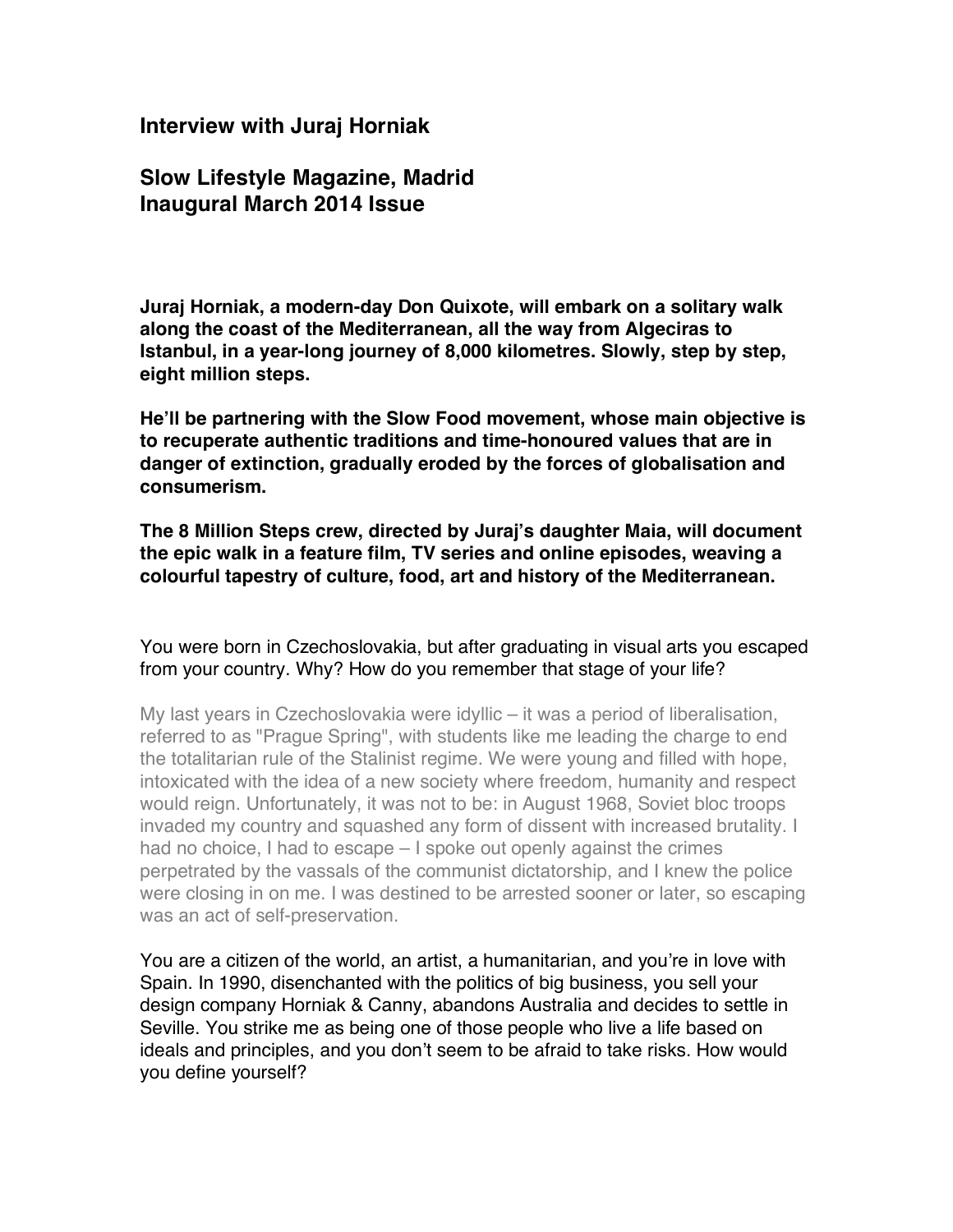That's a big question, comprising several questions within. Yes, I consider myself a citizen of the world, or more accurately a nomad, so I am a strong advocate of unrestricted freedom of movement – my heart goes out to the millions of refugees who are treated with utter contempt and disregard for basic human rights. I've always detested intolerance, injustice and the impunity of those in power, which is why I spent nearly a decade working as global communications strategist with a South Sudanese rebel movement fighting against the Jihadist forces of Northern Sudan, who were systematically wiping out the non-islamic population of the South for 50 long years. The leader of the liberation movement, my good friend Dr John Garang, eventually became the Prime Minister of Southern Sudan in 2005, when he finally won the battle for independence; tragically, he was killed in a helicopter "accident" only a few weeks later. I was there at the time; I didn't see eye to eye with the new government and, after enduring a harrowing night in a blood-stained prison cell, I left the country and have not returned since. Bloody principles, they get you into a lot of trouble...

You're right, I gave up a very comfortable existence of running a large design and advertising agency in Sydney because I felt there was more to life than commercial success. I've always been attracted to Spain – its Mediterranean traditions and lifestyle – so I chose to settle in Sevilla and, buoyed by the proceeds of the sale of my company, I spent six glorious years there, doing only what I was really passionate about: writing, painting, making films, in other words everything that doesn't make money! No wonder it didn't last – I had to return to Sydney where I established a new company, 3C, which still exists today.

I think it's essential to live by certain principles and to follow one's dreams and ideals; much too often, we compromise and settle for a sensible existence – writers write ads (I did, too), architects sell real estate, artists sell their soul to the highest bidder... That's why I decided to break free of the tedious routine of "normal" living and embark on the quixotic adventure of walking 8,000 km along the Mediterranean coast – my 8 Million Steps project. Am I afraid to risk? I am attracted to risk like a moth is to flame – we can't make progress and discover new frontiers without taking a risk.

#### What was your first impression of Seville, and what attracted you to our country so much that you made the choice to live in the South?

Sevilla seduced me as soon as I laid my eyes on her – it was truly love at first sight! To me, Sevilla is pure magic – the locals' vitality, irrepressible *joie de vivre*, laughter, people talking (usually all at the same time!), touching each other with ease and warmth, nibbling on tapas, drinking wine – it's terribly contagious. How could I not feel at home?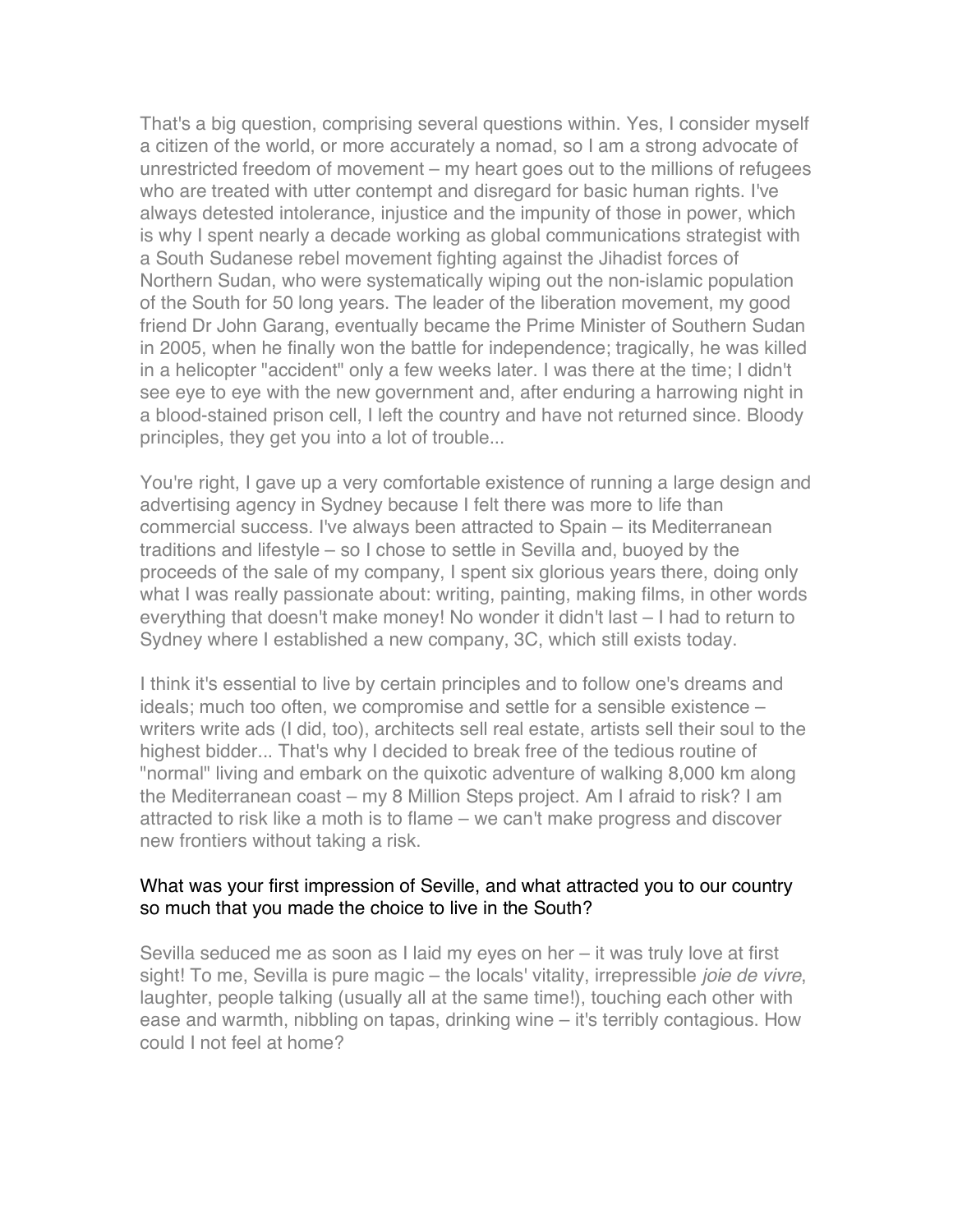### In 1996 you decide to leave Spain and return to Australia. Why? What do you miss most about Spain?

As I said earlier, I simply ran out of money. By then, I was married to Paz, a Sevillana, and we were expecting a child (Carlos, now a young master of Japanese calligraphy of all things!), so I went into business again. I've missed Spain every single day since then; I miss the scent of orange blooms, Sunday cervecitas in a tiny bar on Plaza del Salvador, my wonderful friends of course, the Mediterranean priorities that put a life well lived ahead of chasing commercial success at all cost... I miss the culture and the beauty of Spain and its people. I often get accused of idolising Spain, especially Andalusia, but that's what happens when you fall in in love...

# You lived in many different countries. What is the perception of Spain abroad?

It depends where you are. I am often in Japan and the Japanese adore everything Spanish – people, food, art, flamenco, absolutely everything. In my experience, it's very different in Anglosaxon countries; true, people lap up the typical Spanish tourist offering of sun, paella and sangria, but it costs them to accept that Spain is a highly developed nation producing world-class artists, intellectuals, scientists, chefs and a host of other accomplished professionals. It's a shame. Why do they refuse to see the clearly visible achievements of Spain? Just because they won the battle of Trafalgar? One of the aims of the 8 Million Steps project will be to revindicate the Mediterranean not only as the historical and cultural heart of Europe, but also as a vibrant, progressive and dynamic society in the world of today – I'll be interviewing hundreds of erudite individuals who will open the eyes of those who underestimate the people of Southern Europe.

### Let's talk about 8 Million Steps, your adventure that will start in Spain and consists of walking 8,000 km along the coast of the Mediterranean. How did the idea come about, and with what objective?

I have reached the age of 60 and there's no more time to waste – I am going to spend the next few years of my life exploring the essence of the Mediterranean and championing the virtues of slow living, hoping to leave a legacy that someone may find of some value. As one of my favourite writers, Rafael Chirbes, once said: "En las edades de oro no se moría; quedaba la obra, el trabajo."

I decided to walk along the entire coast of the European Mediterranean, 8,000 kilometres (or 8 million steps), all the way from Algeciras to Istanbul. The journey is going to be documented in a cross-platform body of work: weekly video episodes will trace the adventure in real time; we'll produce a twelve-part TV documentary series; we'll publish a book featuring specially commissioned work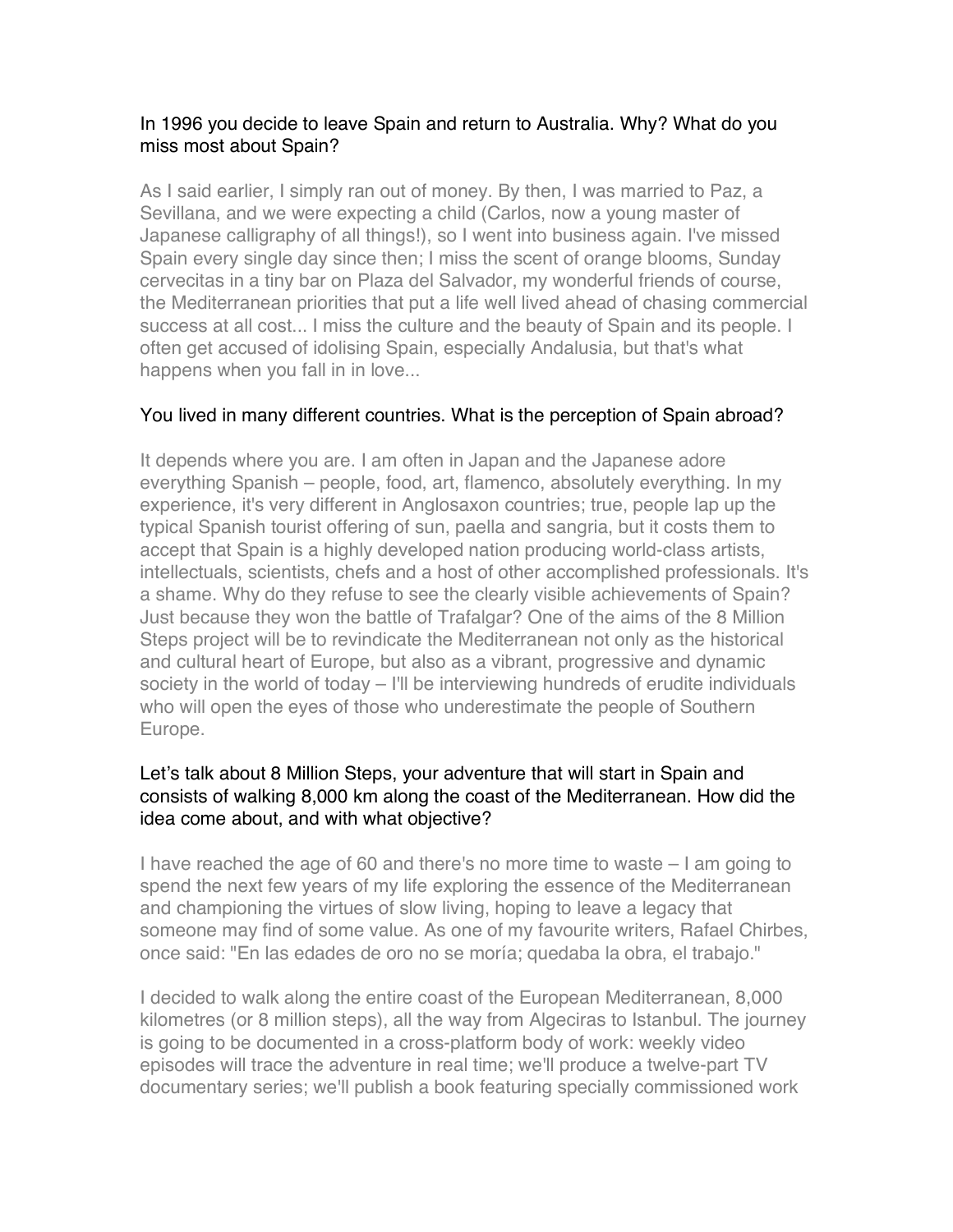by a selection of Mediterranean writers, artists and photographers; and we'll record a compilation of traditional and contemporary music from the regions we'll traverse.

#### With this project you'll realise the dream of your youth – to capture the essence of the Mediterranean, its culture and history, while you walk from Algeciras to Istanbul. What challenges will you face? Do you feel physically prepared?

The 8 Million Steps project unites all my life-long passions: the Mediterranean way of life, culture, history, art, food, wine, music, ideas, walking, storytelling... you're right, I'll be realising the dream of my youth.

I am sure it won't always be easy – the challenge of walking 25 km per day is daunting and I expect there will be times when I'll wish I'd never have started, but I feel up to it, well prepared, both mentally and physically.

### Your daughter Maia, a film director, will be in charge of producing a documentary series about 8 Million Steps. Who else will accompany you on your adventure?

Maia is a magnificent person, a perfect companion for the long journey ahead; she is also a highly accomplished and versatile film-maker – she will direct, shoot and edit the whole project. We'll be accompanied by her husband Basil Hogios, a well-known music composer and arranger, who will be in charge of the soundtrack and the recording of original music along the way, and Sarah Poer, Italian-born producer whose credentials include organising Nowhere Festival in Spain.

### Let's talk about the funding of the project and the various entities and individuals that will provide material support.

The 8 Million Steps project is initially funded from my own pocket – I believe it's best to focus our energies on the creative aspects of the venture, cut a few episodes and demonstrate what we're capable of before we approach potential sponsors; it's important that they see the real thing, because there are plenty of great ideas floating about, but only a few get properly executed. The objective of 8 Million Steps is not commercial anyway, but of course we'd be more than happy to have some of the costs covered so I don't have to retire in poverty (I can see my children and ex-wives nod their heads in agreement). We'll be looking for corporate sponsors, plus we're open to crowd funding. If anyone wishes to contribute they can do so via (*web address to come*) – your donation will be greatly appreciated.

Our most important sponsorship is not financial – we are supported by the Slow Food movement and it means a lot more than money to us.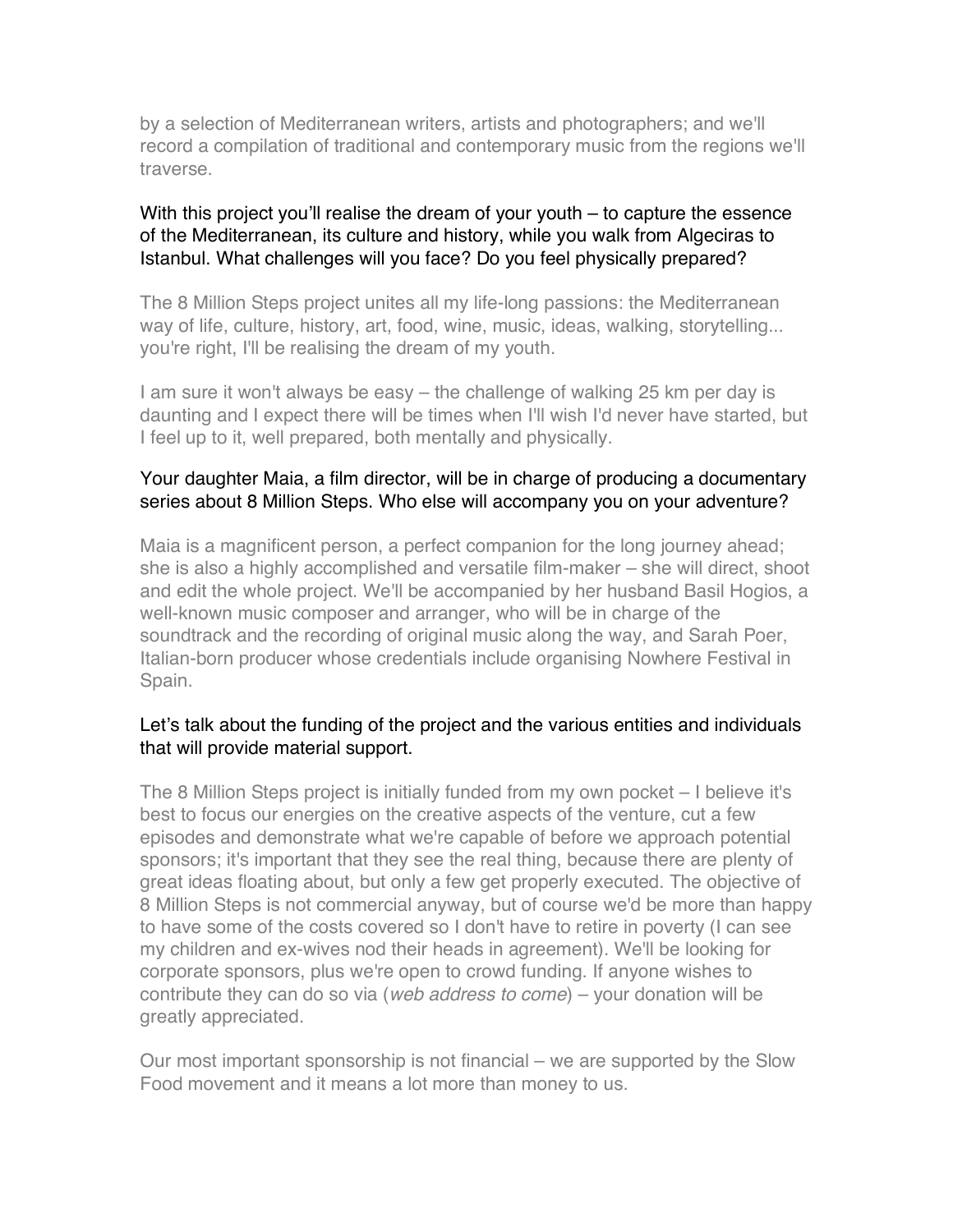### The journey starts in March. When will it finish, and what do you plan to do afterwards?

If all goes well, we should reach Istanbul in exactly a year. Afterwards, I'll be busy processing the fruits of our labour – finishing off the TV series, compiling the essays, photographs, art and music gathered from our Mediterranean artist friends, continuing our blog, writing... I imagine that it will take a few months. And then, I have no idea – this is a journey of transformation for me, so who knows what kind of person will emerge at the end of it all?

#### The spirit of Slow Living is palpable in your project. These days the expression "Slow" is used in a superficial sense, often as a marketing slogan, but of course the word really stands for a philosophy of life and certain principles. How do you define Slow Living? You are a champion of this way of life, so what does a day in the life of Juraj Horniak look like?

Very true, the word "Slow" has been depreciated by commercial use and abuse – I wish we had clearer boundaries around what it means. For me, it's not an abstract concept at all, it's to do with the daily reality of how we live. When I lived in the outskirts of Sevilla, I used to buy my food in a small market with a few vendors and a café in the middle of it. I never knew what I was going to cook, so I left the choice of ingredients in the hands of Rafa the butcher, Pepe the fish monger and lovely Evelia, the fruit and vegetable lady; they used to fight over who's going to pay for my coffee and when it was Rafa I was treated to a carajillo. There was never much produce on sale, just the freshest ingredients in season, all sourced locally, often picked by a neighbour that very morning.

At the time, I visited my sister in an industrial part of Germany and she took me to a massive hypermarket: everything you can possibly think of under one roof kind of a place. Kiwis from New Zealand, mangos from Cameroon, strawberries from Andalucía, plus of course the endless stacks of multinational junk food. I felt sick in the stomach – I imagined landscapes covered in plastic and poisoned by chemicals, enormous fleets of planes and trucks criss-crossing the world, chains of warehouses in which lowly-paid workers function like human conveyer belts, all that commotion... to what end? So that the privileged Europeans can eat anything they want, any time they want it? At whatever cost?

I realise that not everyone has the luxury of doing their shopping in a traditional market, nor the time to do it in an unhurried way over a carajillo with their butcher, but we can all adjust our consumption habits and buy only what is in season, locally produced if possible.

Slow living is not only about food of course. In the Mediterranean context, I see it as respecting the cultural heritage and traditional values that have served the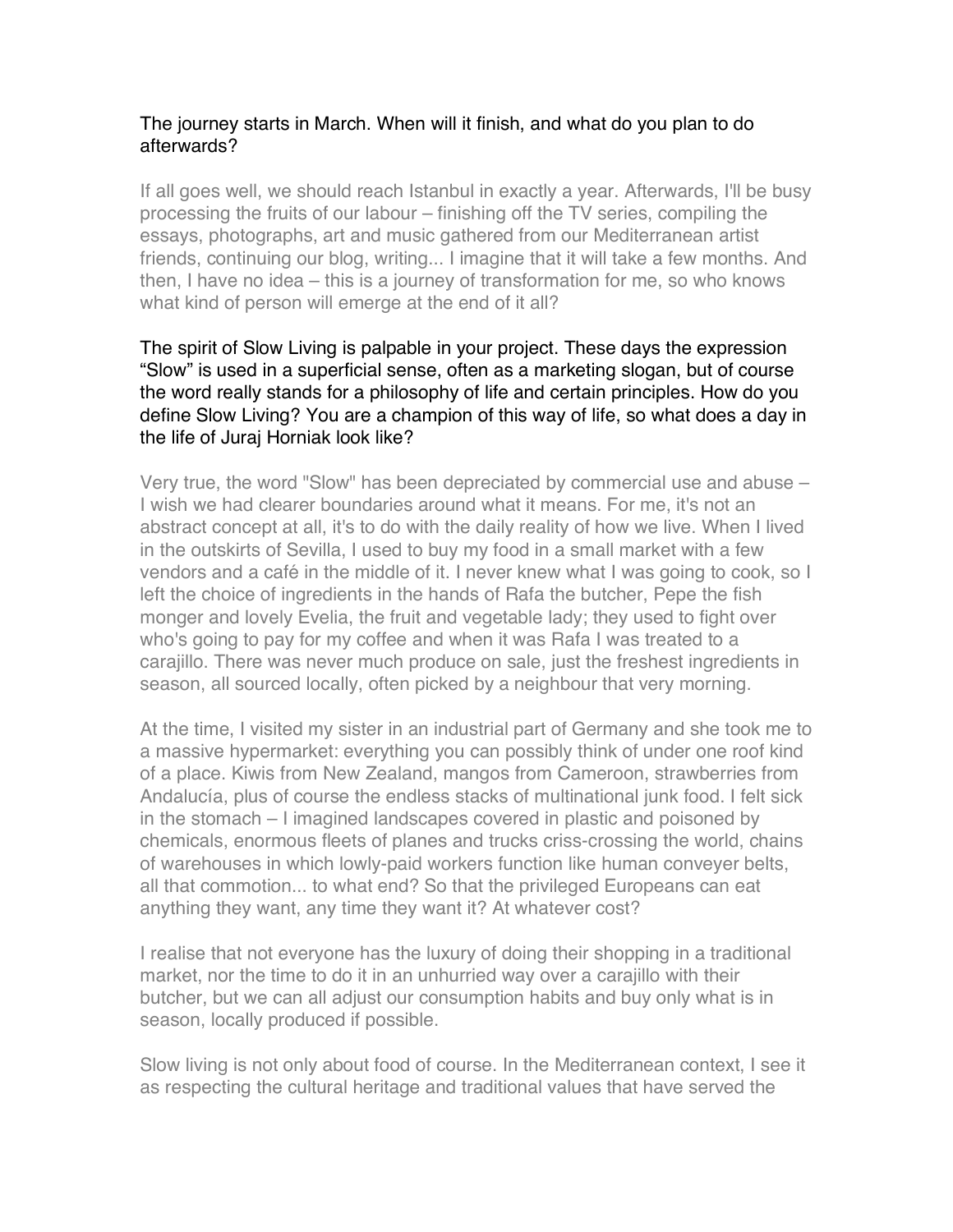society so well over the millennia; I'm not suggesting that we all dress as Nazarenos and sing saetas, what I mean is that we should try harder to resist the temptations of the globalised, commercialised and relentlessly fast style of life.

As for me, at the moment I find it difficult to practise what I preach – like most urban professionals, I am subjected to daily pressures, always short of time. I wish I could say I meditate or tend to my vegetable patch on the roof of my attic, but I'm afraid I don't. That's another reason why I can't wait to start my 8 Million Steps walk – I'll be putting one foot in front of the other for a whole year, keeping in close touch with the earth and with the people I'll meet along the way.

#### You are posing a lot of questions about how we, the Mediterraneans, identify with our culture. Caught up in the fast pace of the 21<sup>st</sup> Century, it seems that our culture and our traditional values are no longer present in our daily life. Are we in danger of losing our identity to the frenetic rhythm of contemporary living?

This question is at the core of 8 Million Steps. We'll explore and document the essence of the Mediterranean: on one hand, its magnificent cultural legacy and its timeless values and traditions; on the other, its continued vitality and relevance in the world of today.

I'll be talking to prominent figures from the world of culture, arts, gastronomy and politics; the question I'll ask is this – is the Mediterranean that we know and love facing extinction, or is it robust enough to withstand the pressures of the current social and economic crisis, and the insidious advance of globalised commercialism?

In my view, the Mediterranean DNA is still in daily evidence everywhere you look but, as you say, it is constantly under threat – there are parts of the coast that make you cry with their complete contempt for human dimension, local tradition or aesthetic values.

Will the Mediterranean identity, both physical and spiritual, adapt and evolve without losing its soul? That will be one of my main questions as I meander through the landscape – sometimes spectacularly beautiful, other times devastated by greed and corruption.

We are in the midst of a very difficult crisis which is shaking up not only the economic structures, but also cultural ones. Do you believe that Spain can emerge stronger from this situation? How do you see the Spanish society compared to the one you used to know when you lived here?

A Chinese economist recently described the Mediterranean as "a place of old people, churches and squares". A spent force, a thing of the past...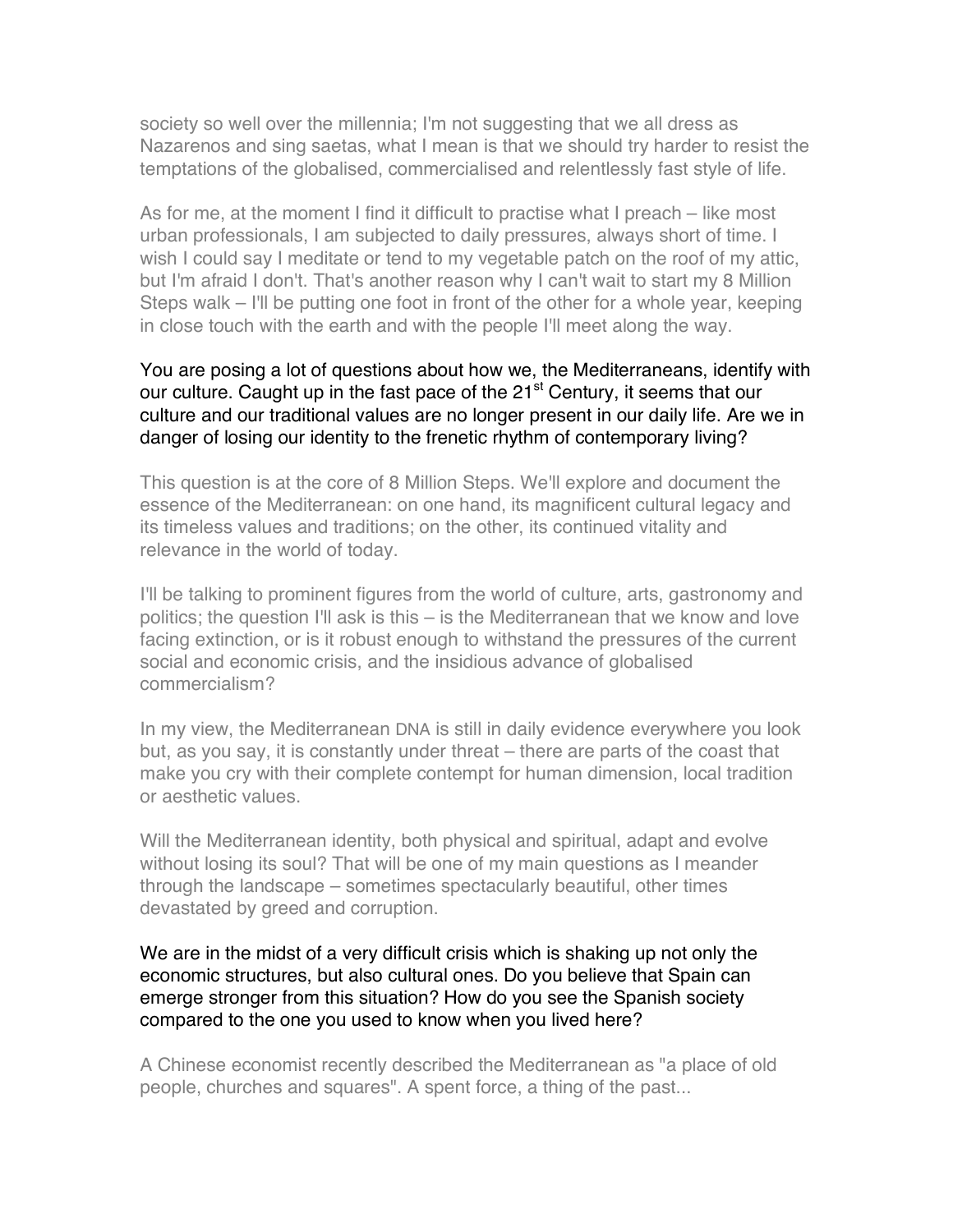There is no doubt that Spain is going through a terrible time, paying a heavy price for the decades of excessive greed and inept governance. Yet if it were only up to the people to lift the country from the predicament it's in, I'd be optimistic – the people are ingenious and energetic, they could get themselves out of this mess. But I'm not so sure about the politicians and the bankers...

Culturally, I observed an interesting side effect of the crisis in Andalucía. As you know, unemployment is shocking in the south and many people's lives have been shattered, but there is also something else happening, something quite unexpected: the age-old family traditions seem to be making a comeback. Families rally to each other's help – "if you don't have work but I still do, you can stay with me and share my food, we can survive together"! I see a lot more solidarity between people, not just families, and I can only hope it's here to stay.

#### Your project is supported by the Slow Food movement and it has the blessing of its founder, Carlo Petrini. What can you tell us about your encounter with him?

I have been an admirer of Carlo Petrini ever since he founded Slow Food in 1986. He is a man of great vision but, unlike most visionaries, he is firmly planted on the ground – his ideas are tangible and actionable. He is an evangelist, but not the fanatical type that lacks humour or compassion; on the contrary, Sr Petrini can be quite light and entertaining. He is a living example of the limitless possibilities we all have within us – a single individual can really change the world!

I went to Bra, Slow Food's headquarters in Piemonte, to meet the great man and his team in March 2013. Unfortunately, he was called off somewhere else and I didn't get to meet him in person, but it all turned out well in the end: I spent four very productive days in Bra meeting with everyone else in the organisation – they told me that "Carlin" had blessed my project and they were going to help me in every way they can, which is exactly what they've been doing since then.

# You're going to embark on your journey in only three months. How do feel?

How do I feel right now? A little overwhelmed – I am dismantling my life, shedding all my possessions and realising that, this time, there is no way back. It's a little scary, but it's also incredibly liberating: soon, I'll be as light as a feather, doing what I truly love doing!

It will work out, I know – it always does when you obey your heart and follow your dreams.